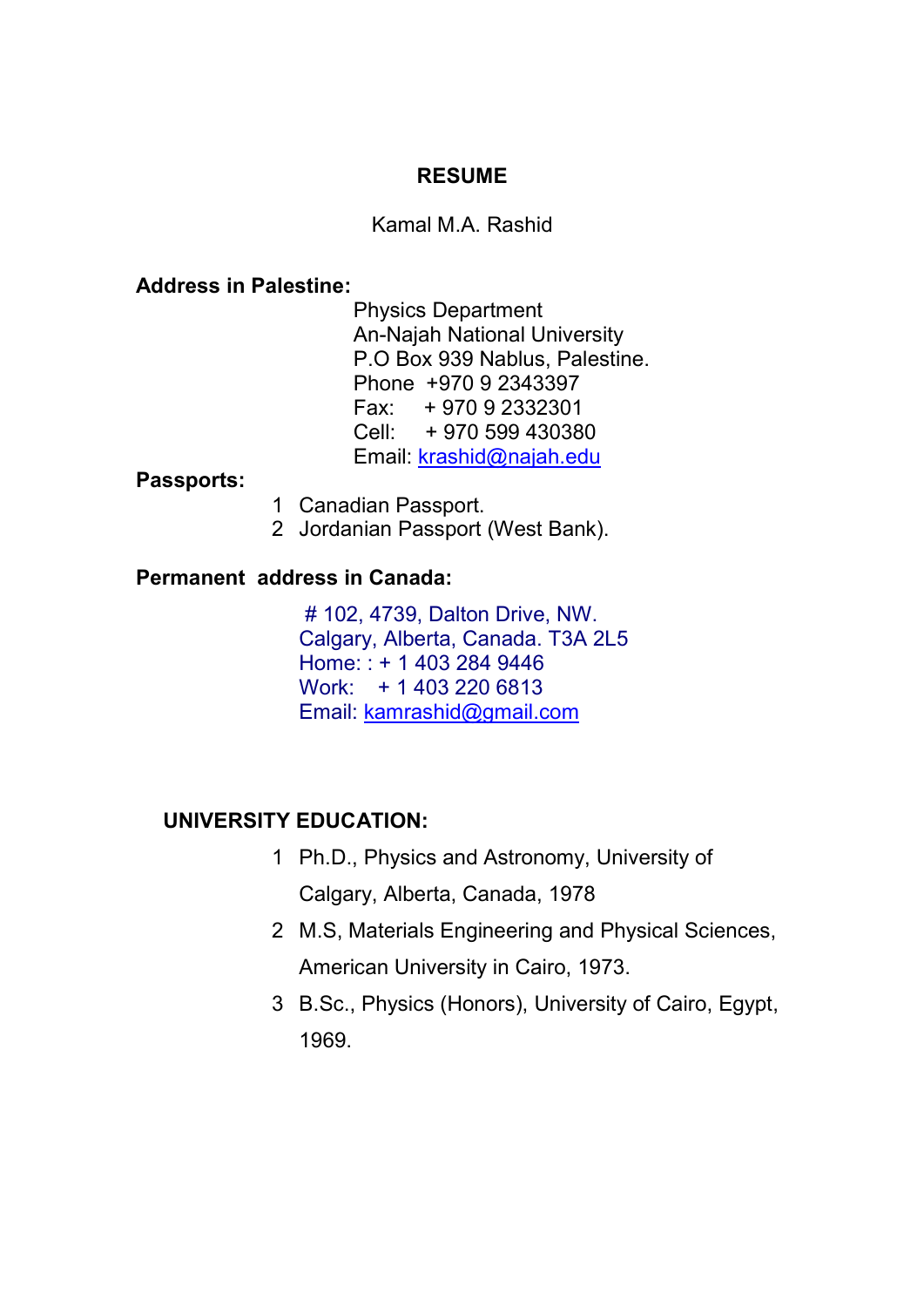## **University Teaching Experience:**

- 4 Associate Professor of Physics, Najah National University, Palestine 2005- Present.
- 5 Associate Professor of Physics, American University in Cairo, 2004-2005
- 6 Associate Professor of Physics, Najah National University, Sep.1st 1984-2004
- 7 Assistant Professor, Physics Department, An-Najah National University, 1980-1983.
- 8 Assistant Professor, Physics Department, Bir-Zeit University, West Bank, Palestine.1978-1980.
- 9 Teaching Assistant, University Of Calgary, Alberta, Canada.1973-1978.
- 10 Teaching Assistant, American University in Cairo.

Egypt.1970-1973

# **UNIVERSITY COURSES TAUGHT**

Senior lecturer in general Physics courses, Modern Physics courses, Physics and the Society, and Astrophysics courses.

Development and delivery of the laboratory experiments in the undergraduate laboratorries at Najah University. Birzeit University and Alquds universities.

Special seminars and work shops for High School Physics Teashers.

Most of the senior courses in the Physics Department at An-Najah National University, Alquds University and Bir-Zeit Universities.

Extensive experience in All Physics labs at Najah University and Bir-Zeit University.

Instructed Physics undergraduate lab at U of Calgary, summer 2006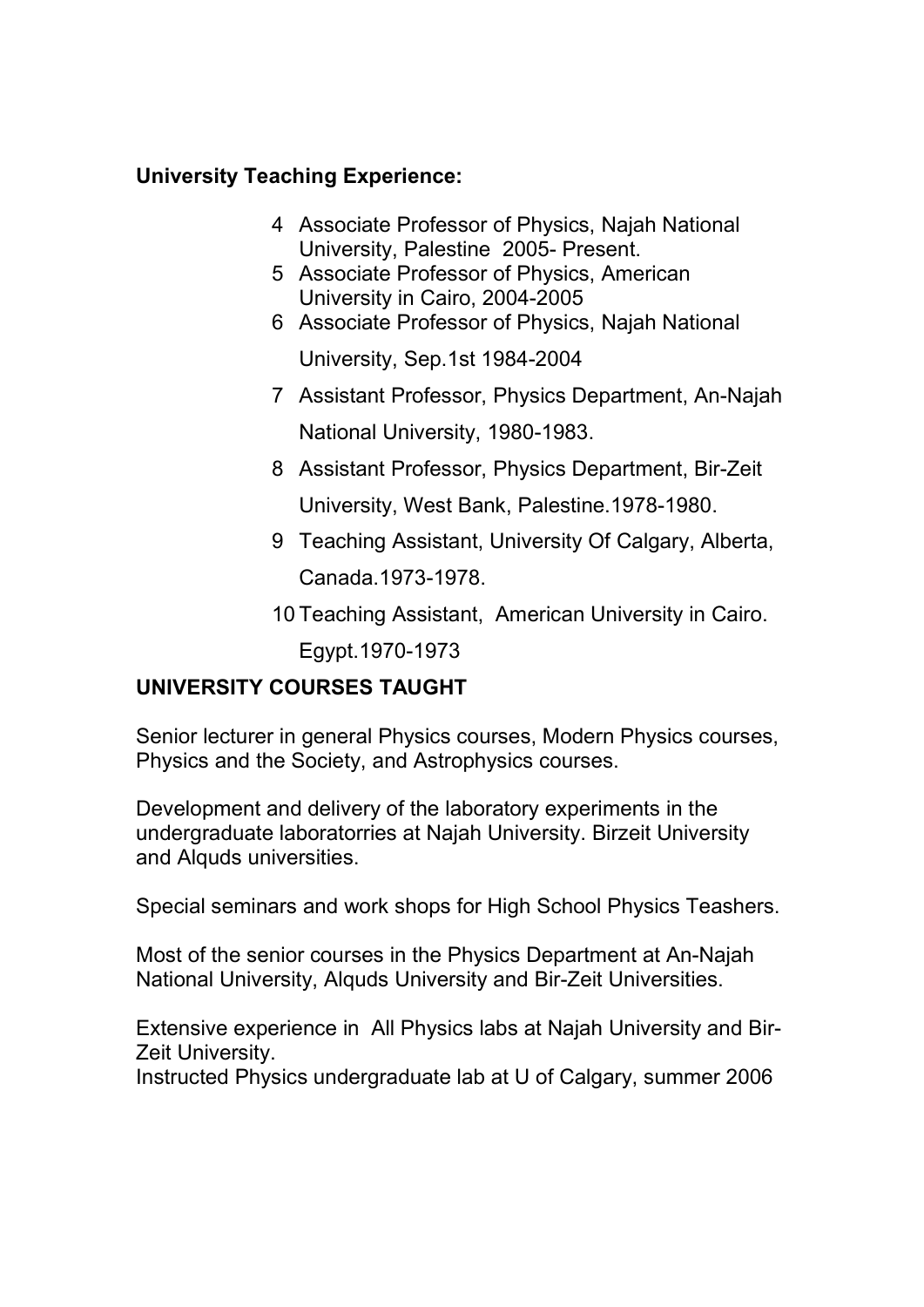### **ADMINISTRATION EXPERINCE:**

- 1 Coordinator of Najah-Amra University Center of Excellence sponsored and financed by ANERA 2001- 2003 .
- 2 National Coordinator for two Euro-Med Programs in Palestine 1994-1999
- 3 Vice President for Administrative affairs, An-Najah National University1992-1994. .
- 4 Chairman, Department of Physics, An-Najah National University, Nablus, West-Bank, 1980-1983, 1984-
- 5 Chairman, Department of Physics, College of Science

and Technology, Alquds University Jerusalem, West-

Bank, 1983-1984.

# **SERVICES TO THE UNIVERSITY AND THE SOCIETY:**

- **1** Planned and Introduced the first PC-based computer training lab in Palestine. 1981 (Faculty of Science, Najah National University)
- **2** Established the electronics engineering major at Alquds University in 1983-1984.
- 3 Prepared and Introduced the Electronics Minor Program at the Physics Department Najah National University, 1985.
- 1 Coordinator and Principal Investigator ENERGY RESEARCH GROUP. June 1988-1994.
- 2 Member, COUNCIL OF FACULTY OF SCIENCE, An-Najah National University, 1980 -1985.
- 3 Member, CURRICULUM COMMITTEE, Faculty of Science, 1980 to 1990.
- 4 Coordinator of Research Committee at the Physics Department1985-1998.
- 5 Member Of University council at An-Najah National University, 1980-85.
- 6 Member Of Central Committee of (Academics and Employees Union), 1981-1983.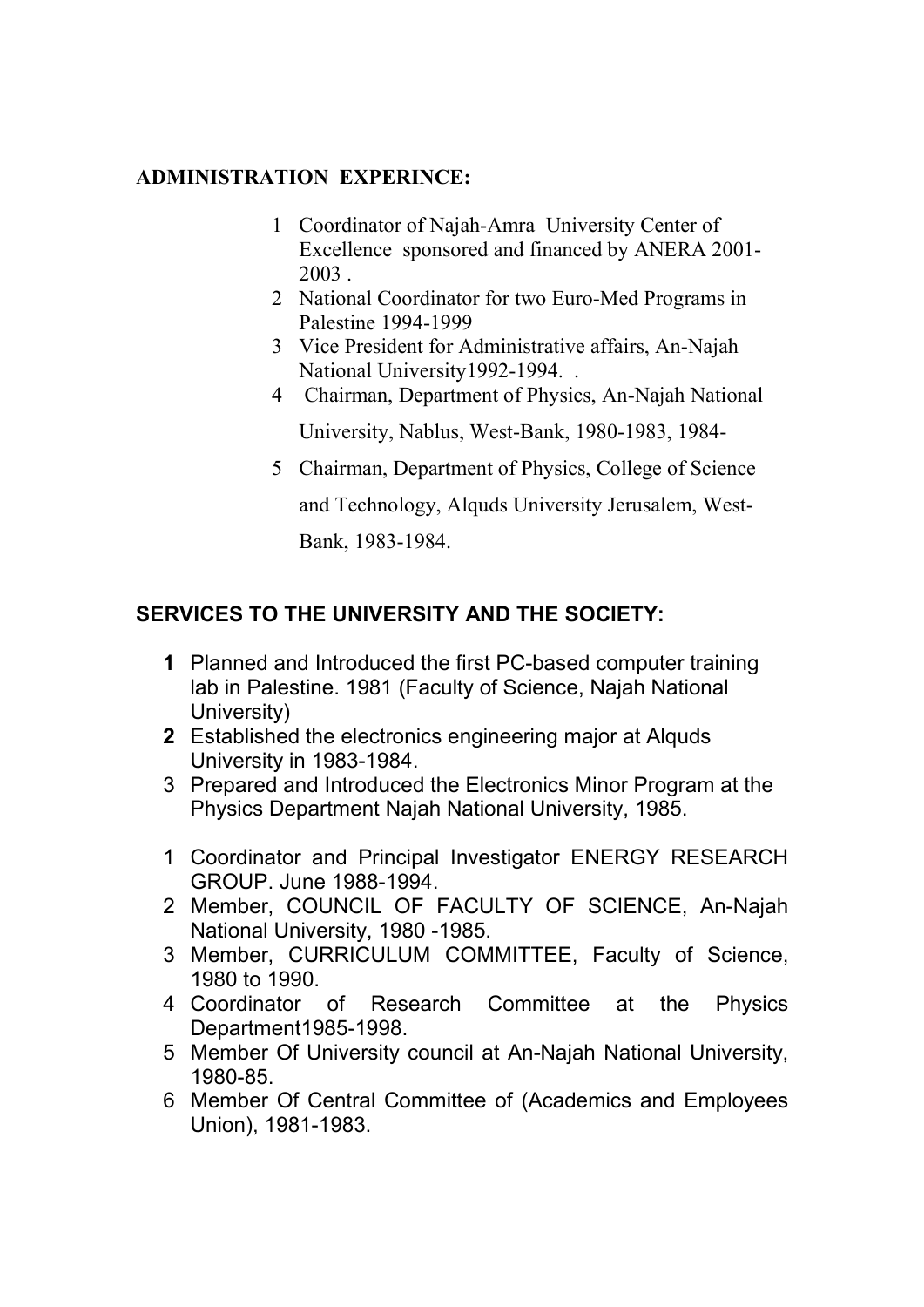- 7 Member, GENERAL COUNCEL, COLLEGE OF SCIENCE & TECHNOLOGY, Alquds University,– 1983-1984.
- 8 Coordinator, FIRST ARAB CONFERENCE ON SCIENCE AND TECHNOLOGY, Alquds University, Jerusalem, Principal, April 1984.
- 9 Chairman of the Scientific committee, Palestine First conference on Preservation of the Environment,1995
- 10 Senior Trainer. ""Training Programs for High Schools Physics Teachers" at the Department of Educations in Nablus, 1990- 1995
- 11 Cofounder and first President for the Society for the Protection of the Environment, Nablus 1992
- 12 Cofounder and first Vice President for the Palestinian Physics Society, 1994.
- 13 Cofounder and President for (Palestine Astronomical Association), 2001.

# **TECHNICAL VISITS**

- 1 Physics Department, University of Calgary, Alta, Canada, June-September 1979, 1980, 1981, 1984, 2005,and 2006 "Research Project on Carbon, Nitrogen and Selenium Isotopes Fractionation".
- 2 Faculty of engineering, University of Jordan, Amman, Jordan, summer,1985,1986.
- 3 Royal Scientific Society, Amman, Jordan. Solar Energy Department, June 1987, May1993. June 1996.
- 4 Virginia Institute of Technology and State University. Electrical Engineering Dept. Blacksburg, Virginia. USA. March 1990.
- 5 Institute for Renewable Energy, University of Castle. Germany. Aug. 1991.
- 6 Institute for Renewable Energy, Western Texas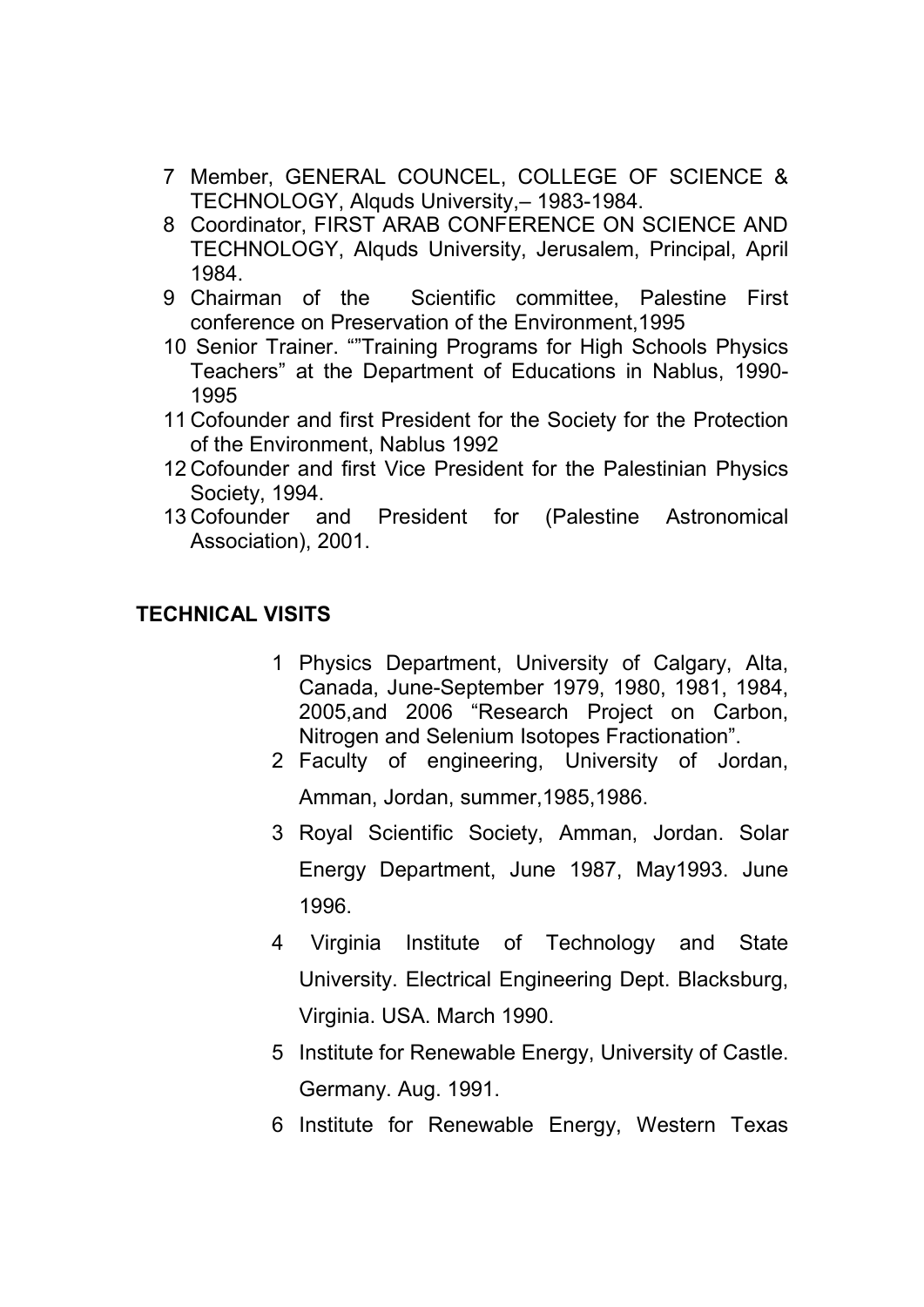State University. USA. Oct. 1992.

- 7 York University, United Kingdom, Electronics Department. June 1994.
- 8 International Center for Theoretical Physics, Trieste, Italy. Sep. 1995.
- 9 Assiut University, Egypt, Center for Remote Sensing and Geographical Information System. Feb. 1995
- 10 University of Saint Johns, New Brunswick, Canada.1997

# **Selected PUBLISHED PAPERS**

- 1. "Fractionation of Selenium Isotopes in Selenates Reduction", K.M. Rashid and H, R. Krouse, Canadian Journal of chemistry vol. 63, pages 3195-3199, 1985.
- 2. "Solar Energy in the West Bank: It's Applications and Potentials", K.M. Rashid and M. F. Baba. Fourth Arab International Solar Energy Conference", Amman, Jordan, Oct. 1990.
- 3. Feasibility Study of photovoltaic-Diesel Generator Hybrid Systems for Remote Areas in West Bank", M.F. Baba and K.M.A. Rashid, Fourth Arab International Solar Energy Conference", Amman, Jordan, Oct. 1990.
- 4. "A Rule-Based Microcomputer Model for Predicting the Performance of Photovoltaic Energy Systems in Developing Countries". M.F. Baba and K.M.A. Rashid Fourth Arab International Solar Energy Conference", Amman, Jordan, Oct. 1990.
- 5. K. Rashid: "Wind Energy in the West Bank". The First National Jordanian Conference on Electrical Engineering, Mu'tah University, Mu'tah, Jordan, April 1993.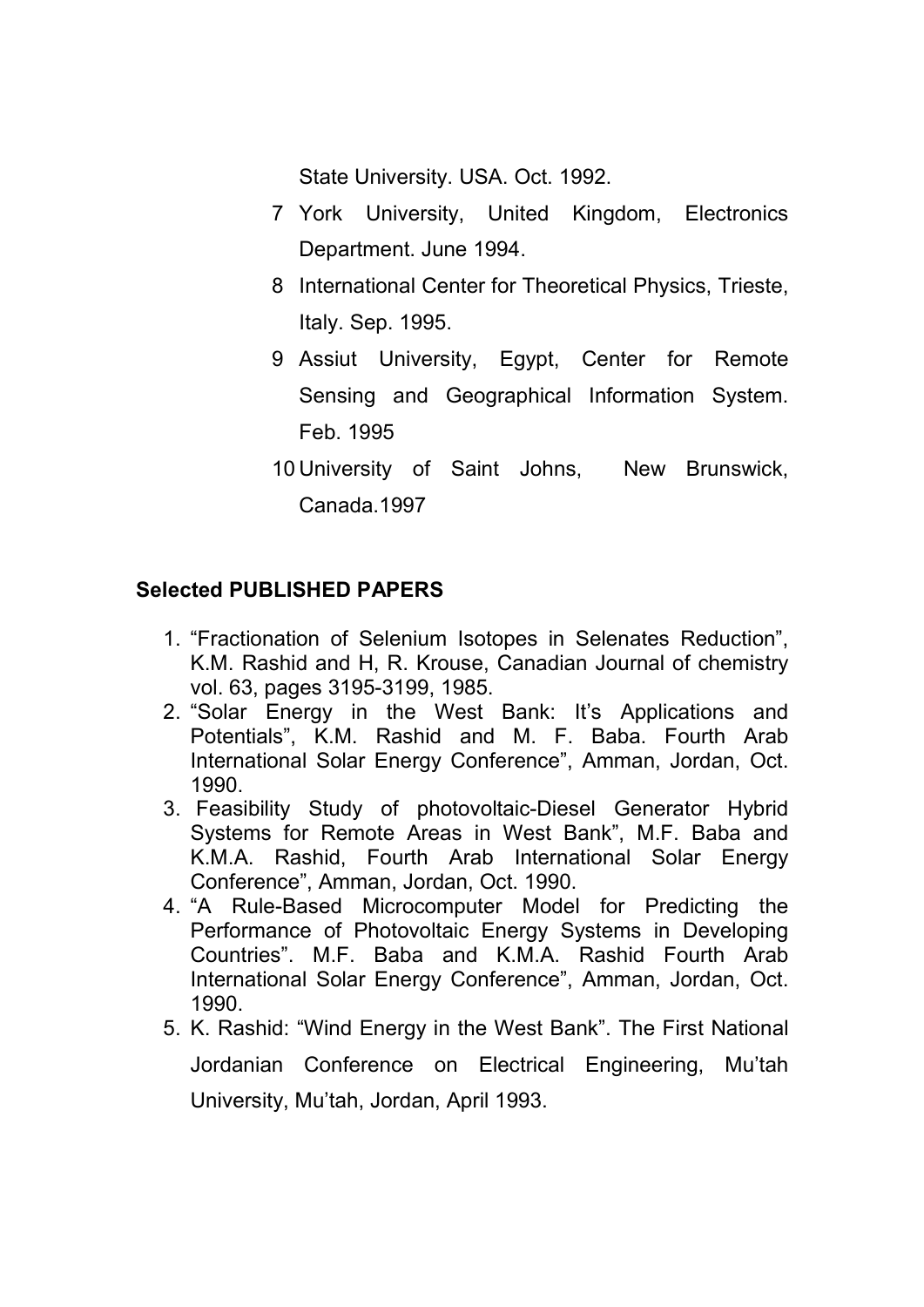- 6. M. Hamdan, K. Rashid, "Optimization Methods for Water distribution in Palestine". International Seminar on Water Management in Palestine, Nablus, May 1996.
- 7. K. Rashid, "Solar Water Heaters for Apartment Buildings in Palestine" Presented at the "Energy and Environment Conference in Palestine". An-Najah National University, Nablus, Palestine, Oct. 1996.

## **Academic Awards and Fellowships**

- 1. The Egyptian government award for distinguished Arab students – (1967-1969).
- 2. American University in Cairo Teaching Assistantship1970-1973.
- 3. University of Calgary Teaching fellowship1974-1978.

### **References**:

- 1) Professor Subhi Kamel Physics Department Najah National university, Nablus Tel: +970 9 2381114 Email: subhikamel@yahoo.com
- 3) Professor Osama Abaza, Faculty of Engineering, Najah National University, Nablus. Tel +970 9 23736 77 Email: oabaza@najah.edu